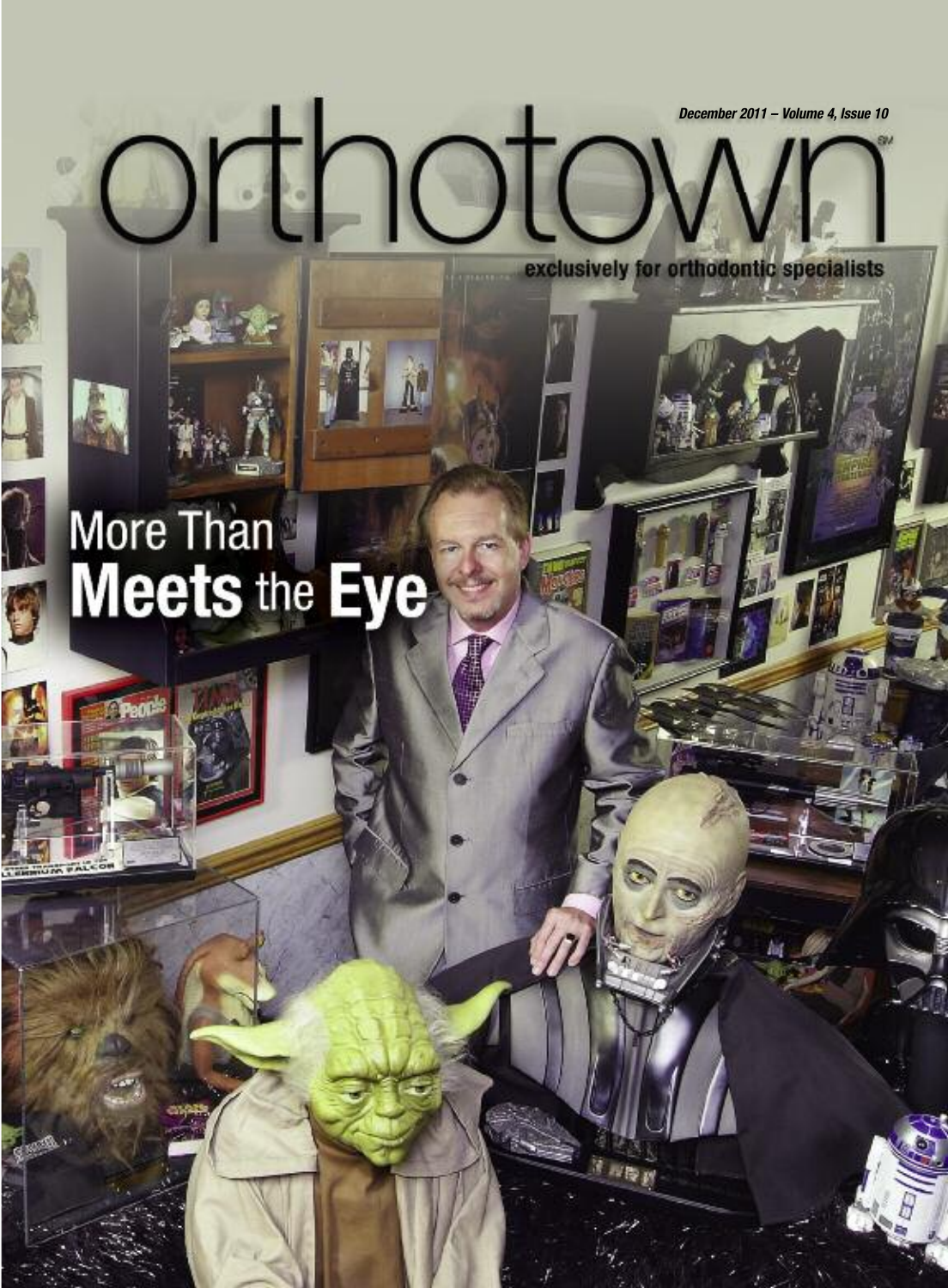



# **by Chelsea Knorr, staff writer,** *Orthotown Magazine*

Walk into Dr. Jay Bowman's office and you might think you're in the wrong place. Maybe you accidently *wrote down the address for a Hollywood studio dressing room instead? Or a Hard Rock Café maybe? Movie posters, sports and music paraphernalia adorn every inch of the practice's walls; an eclectic mix of decorations theme each operatory. One hallway boasts a Chewbacca bust, which sits in a display case aside Darth Vader's helmet and* Star Wars *posters blanket the wall from floor to ceiling. Another room displays signed electric guitars, framed LPs and concert snapshots of rock-and-roll greats. Walk down the hall into Bowman's sports hall-of-fame, where signed basketballs, folded jerseys and photos of sports leg*ends and highlights proudly hang. There is certainly no lack of pop culture appreciation in this practice.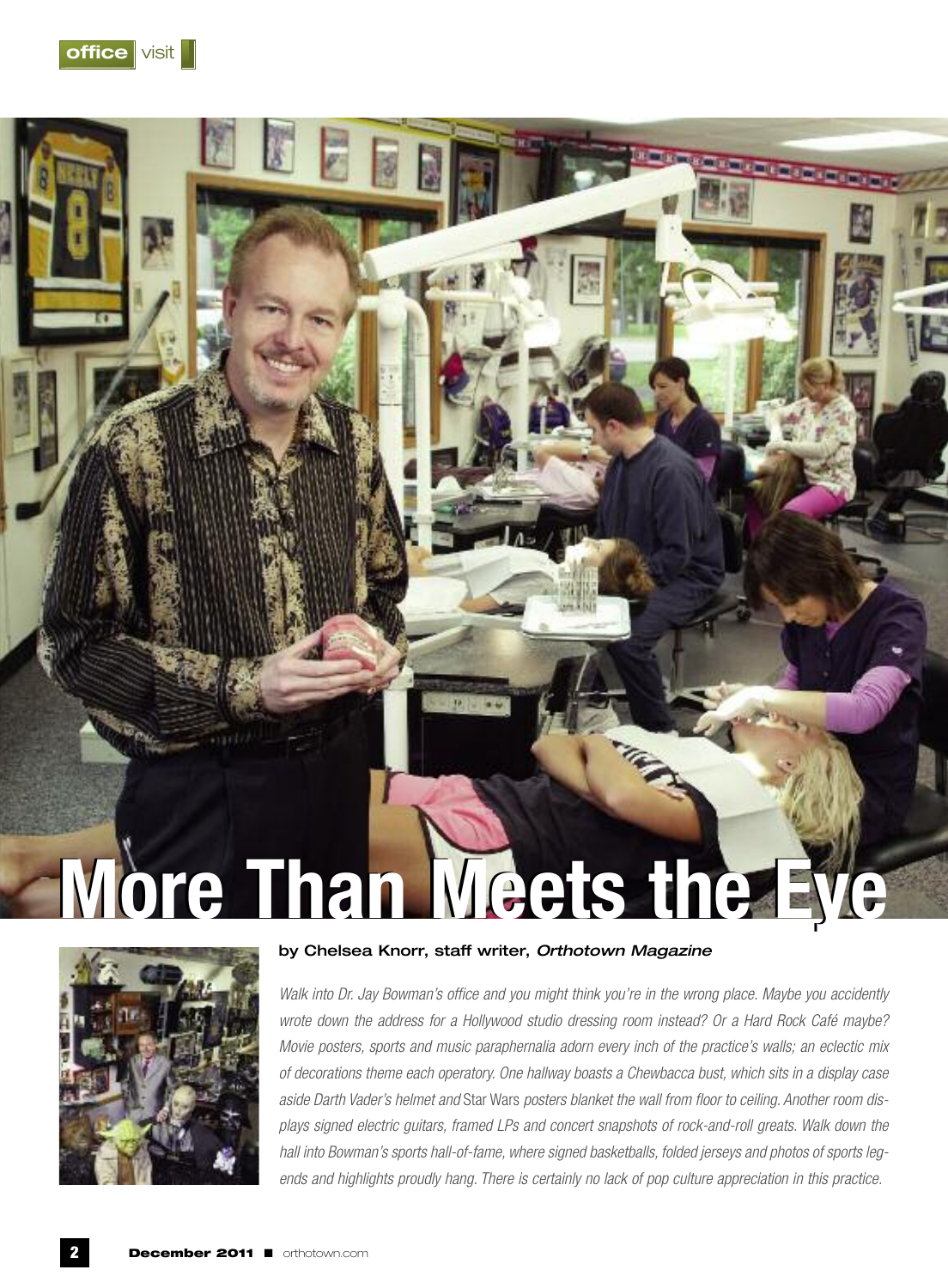

# **Office Highlights**

## **Appliances**

- American Orthodontics Butterfly System
- **American Orthodontics Radiance**
- **Invisalign and Invisalign Teen**
- $\blacksquare$  Ormco Insignia
- OrthoAccel AcceleDent

# **Bonding Agents**

- Opal Etch
- Opal Bond Flow
- Opal Bond MV
- Pre-coat adhesives using American Orthodontics "Orange Box System"

### **Hygiene**

- **Duraflor Halo fluoride varnish**
- Opal Seal sealant
- **Procter & Gamble Crest Ortho Essentials**

# **Laboratory Devices**

- **AOA Laboratory Bowman Modification Jet**
- **AOA Laboratory Horseshoe Jet**
- **AOA Labs MIA Quad Helix**
- **AOA Labs ProFlex Silicone Positioner**
- **American Orthodontics Quick Fix**
- $\blacksquare$  Davis Dental Labs TPA+

#### **Patient Financing**

- $\blacksquare$  In-House
- Springstone, CareCredit, ChaseHealthAdvance

### **Technology**

- Dolphin Imaging
- $\blacksquare$  Gendex Orthoralix digital radiography
- IACT CasePresenter
- <sup>n</sup> KaVo ELECTROtorque-plus electric handpieces
- KaVo DIAGNOdent
- $\blacksquare$  KaVo PROPHYflex
- KaVo GENTLEray diode laser
- Opal VALO curing lights
- Ortho2 Edge management system

"I have been a collector, since I was a kid," says Bowman. "From Hot Wheels to baseball cards and soon after came record collecting." When Bowman was planning the design of his offices, his wife, Sherry Bowman, is the one who initially suggested he use some of the collection stored in their basement to decorate. From there, it became a hobby.

Bowman grew up in rural Illinois. He kept his career options open, but narrowed his choices down to becoming either a physician or a rock musician. His father, owing much to the reality of the world, encouraged Bowman to take the medical route and suggested he look into orthodontics. Bowman attended Saint Louis University for his residency and with a certificate to practice orthodontics, he and his wife, set out to find a small community in which to settle. They found a practice for sale in Kalamazoo, Michigan, where it all began. He has since opened two additional satellite offices and has recently celebrated his 26th year in private practice. "Within two years we had outgrown our original location and fortunately another area orthodontist was looking to retire, so we acquired that practice and moved to his location," Bowman says.

## **Name:** S. Jay Bowman, DMD, MSD

**Graduate from:** Southern Illinois University – School of Dental Medicine, 1983 Saint Louis University Department of Orthodontics, 1985 **Practice Name:** Kalamazoo Orthodontics, PC **Practice Locations:** Portage, Kalamazoo and Paw Paw, Michigan **Entered Private Practice:** 1985 **Practice Size:** 5,400 square feet (Portage) **Staff:** 12 (10 full time & 2 part-time) **Web site:** www.kalamazooorthodontics.com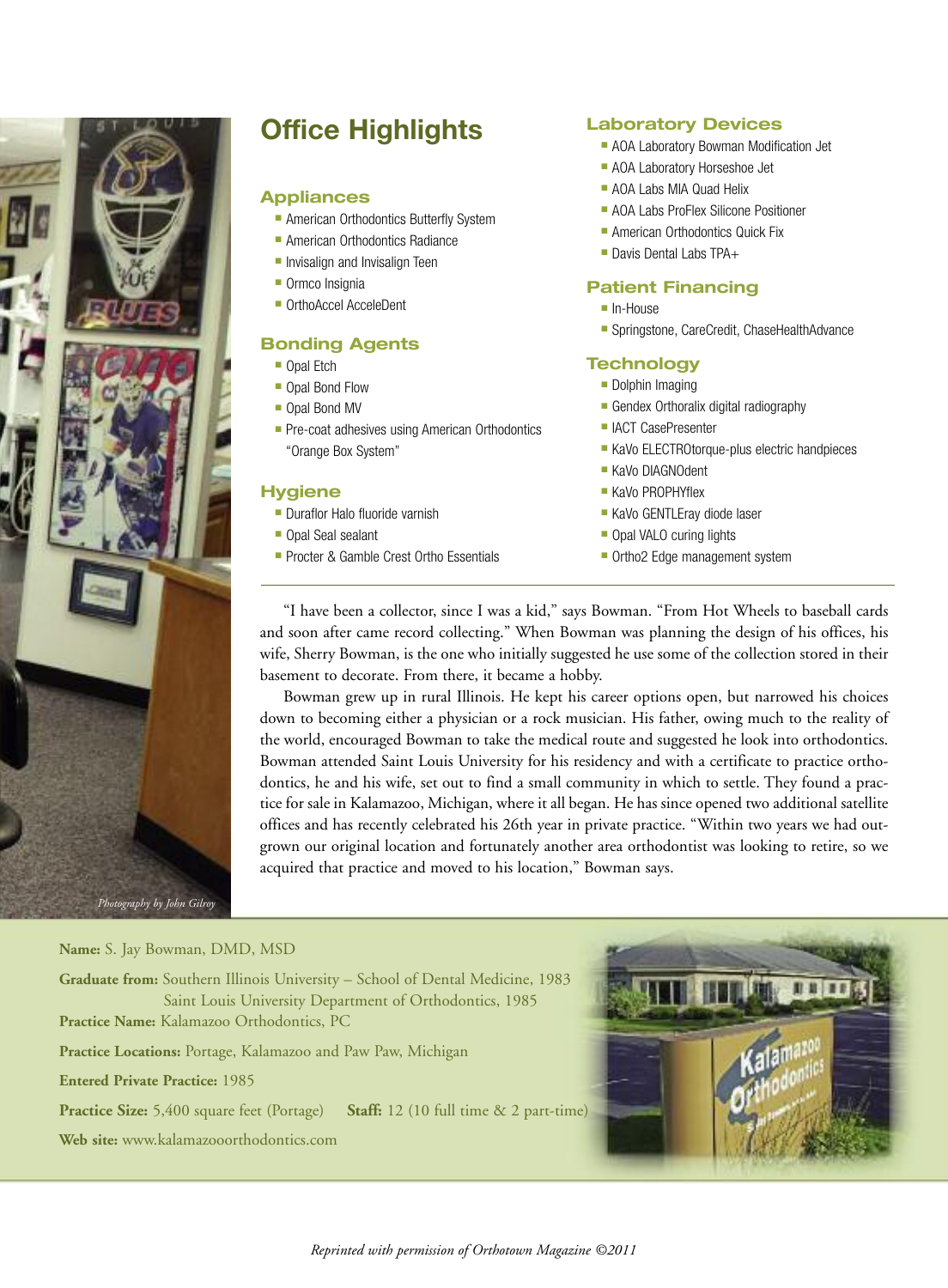

Adapting to patients' needs might be one of the reasons for Bowman's success. He offers three convenient locations, evening appointments, complimentary initial evaluations, and several payment options including no-down-payment, thirdparty finance plans, direct debit plans and coordination with the majority of insurances.

He also cares for his patients in more concrete ways. A stocked coffee bar in the waiting room helps patients relax and enjoy their waiting experience. During this time they can use the free Wi-Fi or the provided computer to check e-mail. Kids can play video games. Adults can enjoy the massaging chairs and entertainment magazines. Bowman says, "We take our work seriously, but pride ourselves in doing it in an enjoyable way."

Bowman takes a conservative approach toward two-part treatments and interceptive treatments. He says only seven percent of his patients undergo early treatment. His team prides itself on its high, on-time finishing percentage and strives to reduce treatment times with systems like Insignia, AcceleDent and mini-screws. He determined the average treatment time for his office is 24 months.

Bowman doesn't just allow his passion for movies, sports and music to permeate his office; he also lets his passion for orthodontics permeate the world outside. Bowman stays busy and his passions are evident. Not only does he run his three practices, but he also works as a professor (associate, assistant and instructor, respectively) at three universities.

Bowman is also a widely-known lecturer and researcher and has been involved in researching the effects of molar distalization, reducing enamel demineralization and was one of the four doctors on the Invisalign Teen Research Team. In addition to his research, he is an inventor and developed the Butterfly System for American Orthodontics, as well as the tangential devices which followed (the Monkey Hook, Kilroy Springs, Quick Fix, TAD Bite Opener, Ulysses Spring and Propeller Arm for mini-screw application, among many oth-





**Practice Developed Concepts**

#### American Orthodontics

- **E** Butterfly Bracket System
- Class II Combination Therapy
- Compliance+ V-slot Auxiliary Spring
- **Double-Up Support for auxiliary wires**
- Kilroy Spring I and II for impacted canines
- Molar Jack for impeded second molars
- Monkey Hook and Loop for impactions & rotations
- Natural Arch III Wires
- **Propeller Arm for mini-screws**
- Quick Fix with Side Swipes for Pseudo IIIs
- SafeVu Light Filter
- TAD Bite Opening Spring for mini-screws
- **Ulysses Extrusion Spring for mini-screws**
- **U-turn V-slot Rotating Spring**

#### AOA Laboratory

- **E** Bowman Modification Jet
- Horseshoe Jet (with mini-screws)

#### Davis Dental Labs

 $\blacksquare$  TPA+ for mild Class IIIs

#### Dentsply Raintree Essix Glencoe

- **Aligner Chewies for clear aligners**
- **Aligner Patient Kit for clear aligners**
- Angled Photo Retractors
- **Arch Measuring Gauge**
- $\blacksquare$  Cement Spatula
- **Duralight Retention Thermoform Sheets**
- **Pliers Rack Stand for Dentronix racks**
- **Retainer Retrievers for clear aligners**
- **NYRED Cheek Expander for bonding**

#### Hu-Friedy

**- Accent Aligner Pliers** 

#### Inman Aligner

- **E** Bowman Consolidator
- **E** Bowman Molar Protractor

#### Sybron/Axis Dental Specialties

■ Orthodontic Adhesive Removal Set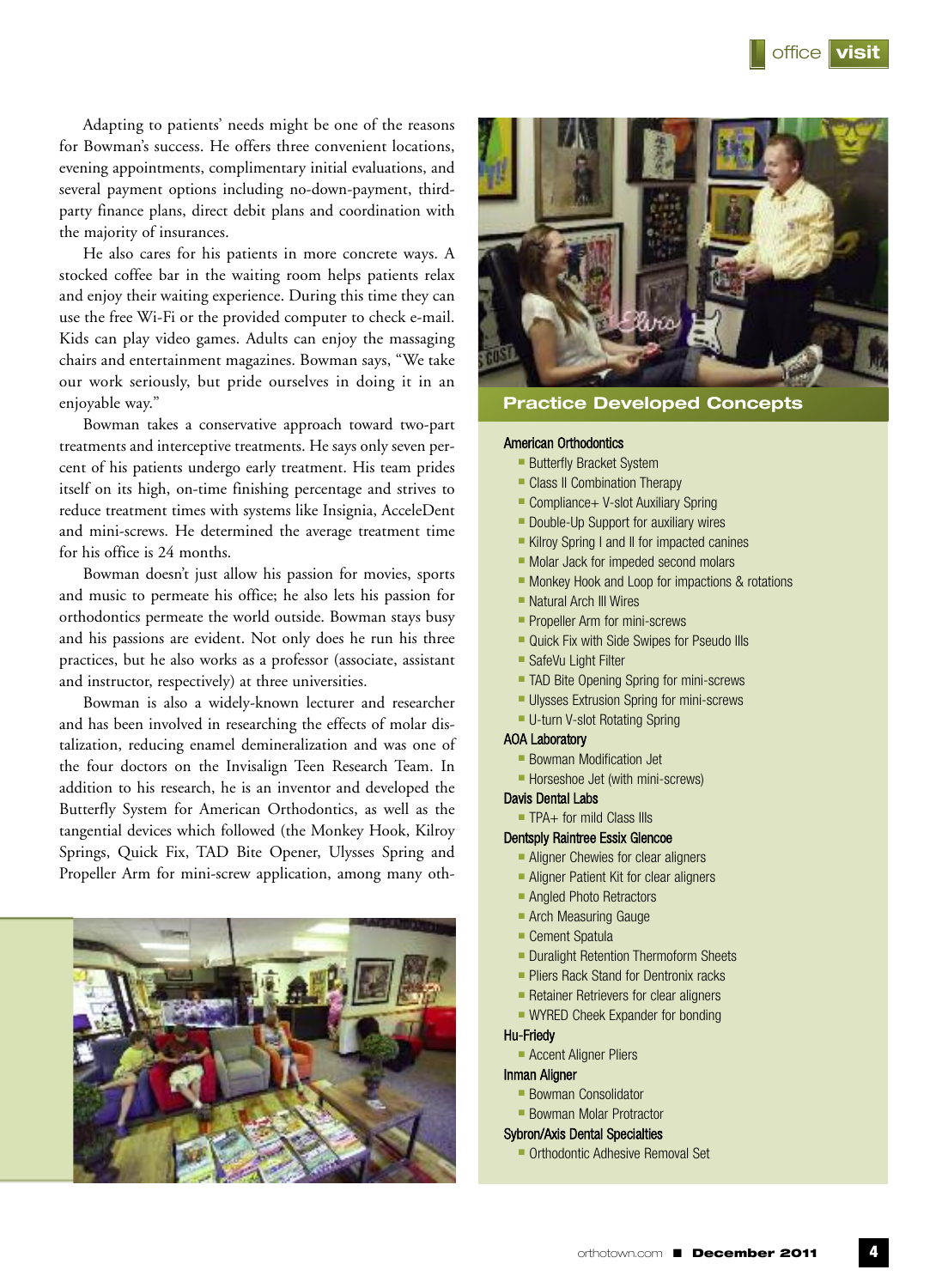**office** visit

ers). These inventions show his innovative spirit, confidence and knowledge he has in the subject of orthodontics.

Bowman enjoys a variety of hobbies outside the office. Orthodontist by day and rock musician by night, Bowman, the keyboardist, recently reunited with his high school band mates. Their band, called Shiver, played three sets of music for their 30-year class reunion.

As demonstrated by his office design and his hobbies, Bowman is a bit unconventional. He says, "I might have made things easier by simply following the path of least resistance: flavor-of-the-month orthodontics fads and popular gurus over the past 25 years." The chances you'll ever run into another

orthodontist with an operatory dedicated solely to Elvis Costello memorabilia is slim, but then again, the chances of there being another orthodontist like Jay Bowman is also.



*One of Dr. Bowman's patients before and after Butterfly System Braces.*



*Dr. Jay Bowman, above, with his keyboard.*